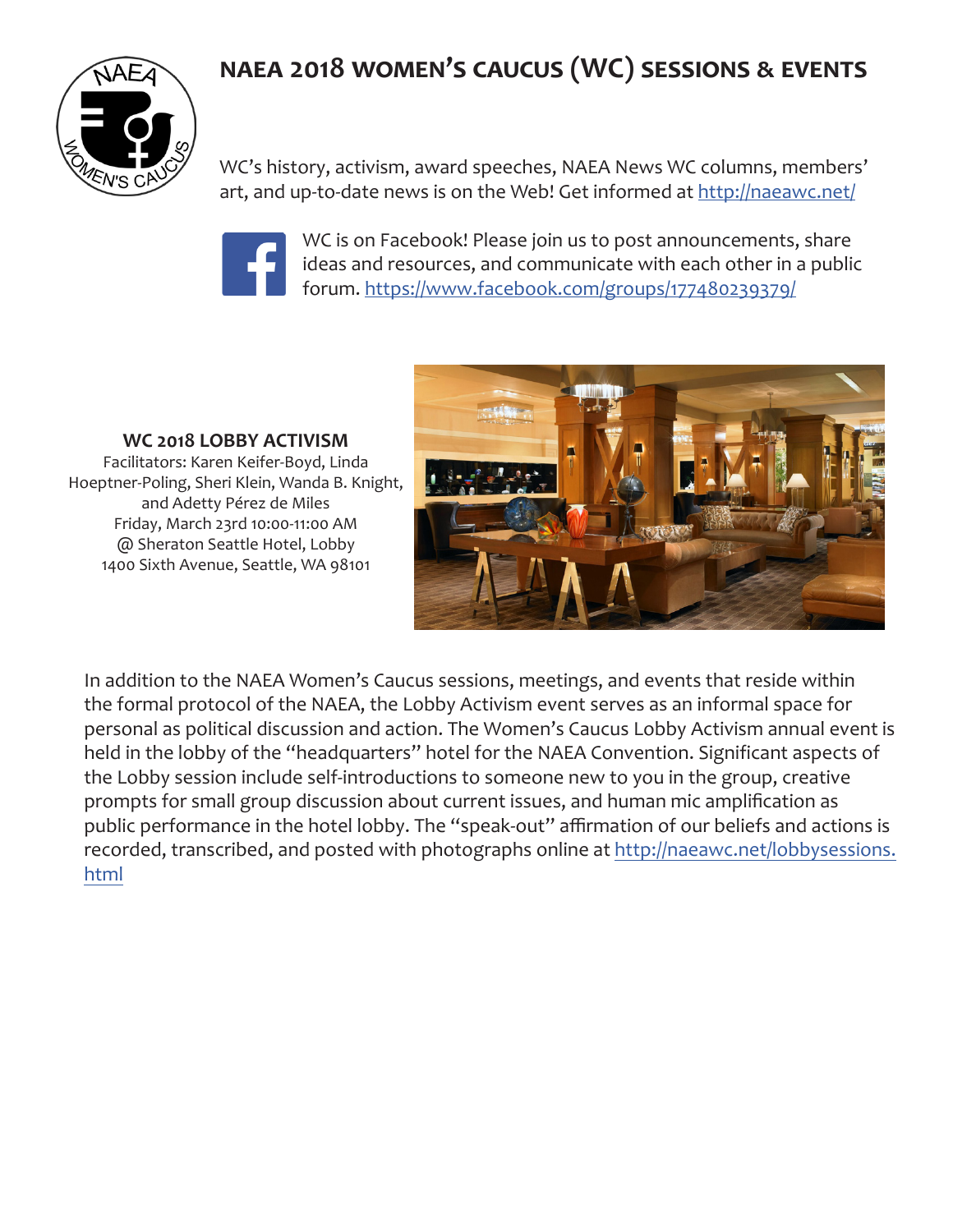

**Thursday, March 22:**



12:00 PM - 1:50 PM Center/Meeting Room 3A/Level 3

### **Hidden STEM in Art/Hidden Art in STEM: a Transdisciplinary Approach to Creating STEAM**

Women's Caucus will discuss women leading in STEAM and opportunities in STEAM for all students. We will share ideas and lessons linked to STEAM that seem hidden from current discussions.

Linda Hoeptner Poling Mary Stokrocki Cynthia Bickley-Green Rebecca Turk

1:30 PM - 1:55 PM Center/Meeting Room 611/Level 6

#### **Unrevealed Possibility: Father and Child Interaction on Artistic Development**

This presentation will highlight how the father and child interaction through exploration and play of art materials might foster children's artistic development.

Juyoung Yoo Sohee Koo

2:00 PM - 2:50 PM Center/Meeting Room 205/Level 2

### **Reclaiming Voice: Politics of Stranger Making and Racism in Higher Education**  Women of Color faculty in art education use case studies to explore racism as it intersects with language, culture, academic discourses, gender, class, age, and generation in higher education.

Michelle Bae-Dimitriadis Wanda Knight Rina Little Adetty Pérez de Miles

3:00 PM - 3:50 PM Center/Meeting Room 205/Level 2

## **Combatting Trans and Ally Visual Aliteracy and Uncritical Image Sharing on Facebook**

This presentation will examine three popular trans-related visual media spread online in 2016 and issues related to visual aliteracy that came to light during critical online discussions concerning them. Kevin Jenkins

3:00 PM - 3:50 PM Center/Meeting Room 619 & 620/Level 6

## **Art Educators' Feminist Activism as Responsible Citizenship**

Authors and editors of an anthology of NAEA Women's Caucus Lobby Activism discuss scholarship that highlights feminist activism, coalition building, a call for justice, and the need for empathy. Karen Keifer-Boyd Sheri Klein Adetty Pérez de Miles Wanda Knight Linda Hoeptner Poling

4:00 PM - 5:50 PM Center/Meeting Room 612/Level 6

## **Women's Caucus Awards**

Introduced by nominators, the Women's Caucus Award recipients share deeply moving narratives that reflect their transformative teaching, research, and public engagements.

Linda Hoeptner Poling Sheri Klein Jennifer Motter Cynthia Bickley-Green Mary Stokrocki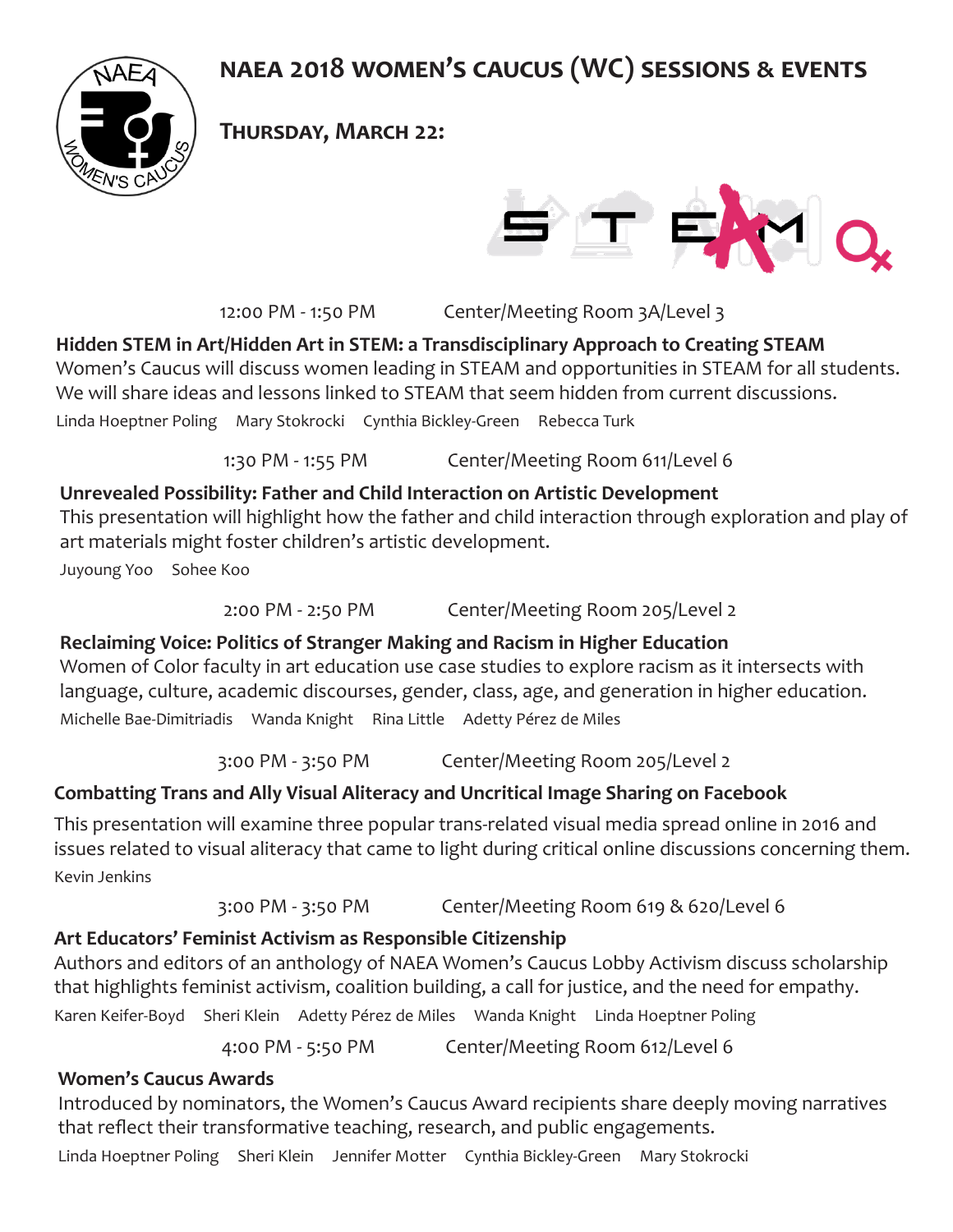

### **Friday, March 23:**

8:00 AM - 9:50 AM Center/Meeting Room 616/Level 6

#### **Trans Ally 101: A Guide to Being a Responsible Ally**

Learn core concepts of gender identity and gender expression, trans-affirming ethics, and methods to become allies of LGBTQ students to foster responsible citizenship, improve the school climate and student success.

Adetty Pérez de Miles Kevin Jenkins



12:00 PM - 1:50 PM Center/Meeting Room 2A/Level 2

**The Nasty Women's Caucus Interactive Workshop** Artists/Art educators recognize how language, news media, and visual culture are used to construct hegemonic gender norms. Join us to reclaim injurious language and actions directed at women.

Linda Hoeptner Poling Adetty Pérez de Miles Christine Liao Michelle Bae-Dimitriadis

12:00 PM - 12:50 PM Center/Meeting Room 614/Level 6

#### **Throwing Shadows: Adolescent Girls Rewrite Gender Narratives Through a Digital Media Performance**

Challenging normalized narratives about gender and girlhood, adolescent youth in the juvenile justice system used emerging technologies to create digital projections against their silhouetted spoken word performances.

Olga Ivashkevich Courtnie Wolfgang O.K. Keyes

2:00 PM - 2:50 PM Center/Meeting Room 212/Level 2

#### **New Feminism(s) in the Age of Social Media and New Technologies**

The interactive presentation explores emerging ideas about gender and feminism(s) in social media and new digital technologies and provides media educational directions for K-16 art educators.

Michelle Bae-Dimitriadis Olga Ivashkevich Amber Ward